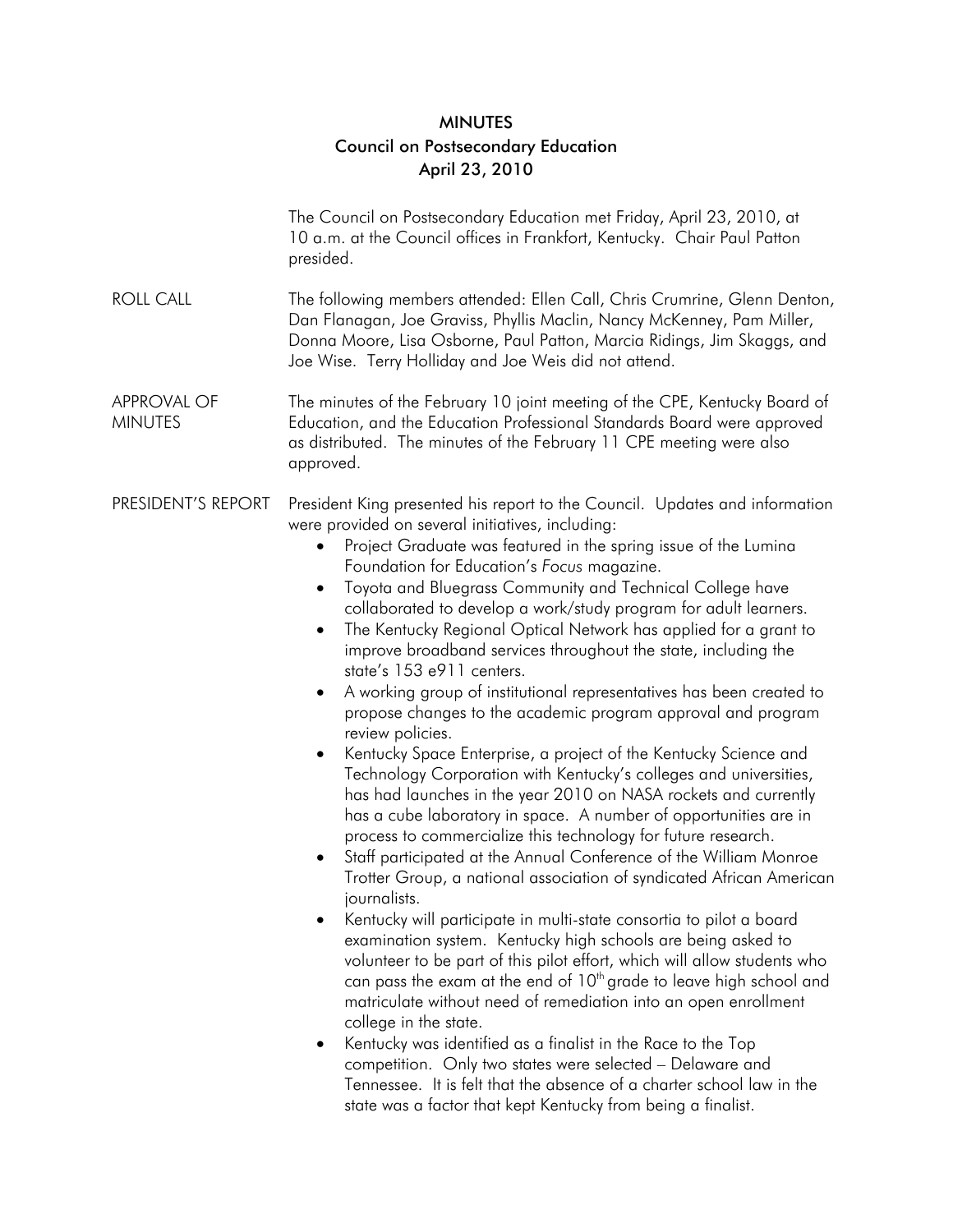2010-12 BUDGET UPDATE The 2010 General Assembly adjourned without passing a budget for 2010-12. President King said that as the two chambers presented their various versions of the budget, both the House and the Senate treated higher education the same in terms of general funds spending in year one of the biennium and diverged slightly in year two. He expressed concern about the lack of a budget and the impact on the system and said that everyone is hopeful that the General Assembly will find a way to reach an agreement.

2010-11 TUITION PARAMETERS RECOMMENDATIONS: The staff recommended that the Council approve 2010-11 resident undergraduate tuition and mandatory fee ceilings that equate to maximum base rate increases of 4 percent for the Kentucky Community and Technical College System, 5 percent for the comprehensive universities, and 6 percent for the research institutions, rounded to the nearest whole dollar. These proposed ceilings are predicated on the assumption that the level of postsecondary institution base funding will not differ substantially from the levels of postsecondary institution base funding proposed in House and Senate passed versions of HB 290. If the level of base funding enacted into law does differ from House and Senate passed proposals, the staff may recommend adjustments to these ceilings at a later date. The staff also recommended that the Council maintain the current floor for nonresident undergraduate tuition and mandatory fees of two times the resident undergraduate rate. The staff also recommended that the public universities be allowed to submit for Council approval market-competitive tuition and mandatory fee rates for graduate and first-professional students.

> The Council staff used a collaborative process to develop its 2010-11 tuition and mandatory fee ceiling recommendation, which included sharing information and engaging in numerous discussions between and among campus presidents and their staffs, Council members, student groups, and executive and legislative leadership.

> Based on feedback received from multiple stakeholders, there is a general sentiment that, during this period of sustained economic stringency, increases in resident undergraduate tuition and mandatory fees should be moderate and below historical rates of increase to ensure affordability, despite recent reductions in state General Fund support for postsecondary education.

 For Kentucky students and families, particularly those with low to moderate incomes, it is anticipated that increases in Pell grants and institutionally provided need-based aid and expanded postsecondary education tax credits stemming from the recently enacted federal stimulus package will offset a portion of these increases over the next year.

 The Council staff believes that these recommendations are consistent with the Council-approved Tuition and Mandatory Fee Policy objectives, including funding adequacy, shared benefits and responsibility, affordability and access, attracting and importing talent, and effective use of resources.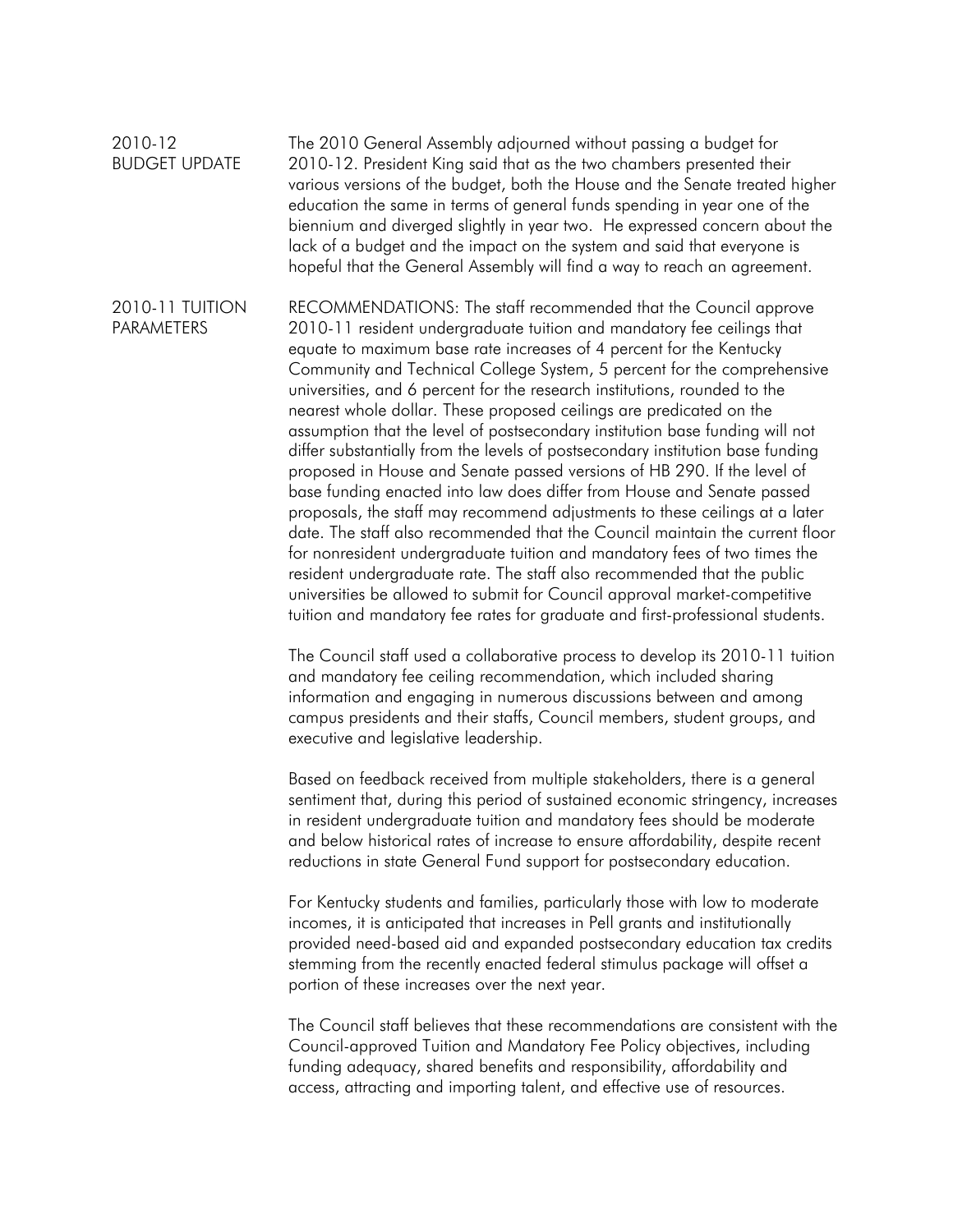MOTION: Mr. Flanagan moved that the recommendations be approved. Ms. Miller seconded the motion.

 After a discussion about the higher tuition being difficult for students, the possibility of deep budget cuts, and whether the caps are high enough to sustain operations at some universities, the following amendment was offered.

 AMENDMENT TO MOTION: Mr. Graviss amended the motion to recommend maximum increases for 2010-11 resident undergraduate tuition and mandatory fee ceilings of 5 percent for KCTCS, 6 percent for the comprehensive universities, and 7 percent for the research institutions. Dr. McKenney seconded the amendment.

 The Council considered sending a delegation of college presidents and CPE representatives to speak with lawmakers about the impact of deeper cuts and higher tuition. Some raised concerns that raising the cap to 7 percent could result in even more cuts for the institutions. After further discussion, Mr. Graviss withdrew his amendment to the motion and Dr. McKenney agreed to withdraw her second.

 VOTE ON ORIGINAL MOTION: The motion passed with no opposing votes.

 Each institution's governing board must now approve a complete schedule of proposed tuition and mandatory fee rates for the 2010-11 academic year. This will allow university and KCTCS officials to share tuition and fee ceilings with various campus constituencies and obtain input from their boards prior to setting tuition.

 At an upcoming meeting, the staff will recommend for Council approval 2010-11 tuition and fee proposals from the campuses that meet the following criteria: (a) proposed increases in resident undergraduate tuition and mandatory fees that are at or below the approved ceiling; (b) proposed nonresident undergraduate rates that are at least two times the resident undergraduate rate; (c) proposed exceptions to the nonresident rate floor that have been previously approved by the Council and are in line with 2009-10 rates; and (d) market competitive tuition and fee rates for graduate and firstprofessional students.

CAPITAL PROJECT RECOMMENDATION: The staff recommended that the Council approve the request of the University of Kentucky to renovate the fourth floor of the Sanders-Brown Center on Aging with \$6,428,471 from the National Institutes of Health. The project scope is \$6,428,471.

> MOTION: Ms. Miller moved that the recommendation be approved. Ms. Moore seconded the motion.

VOTE: The motion passed.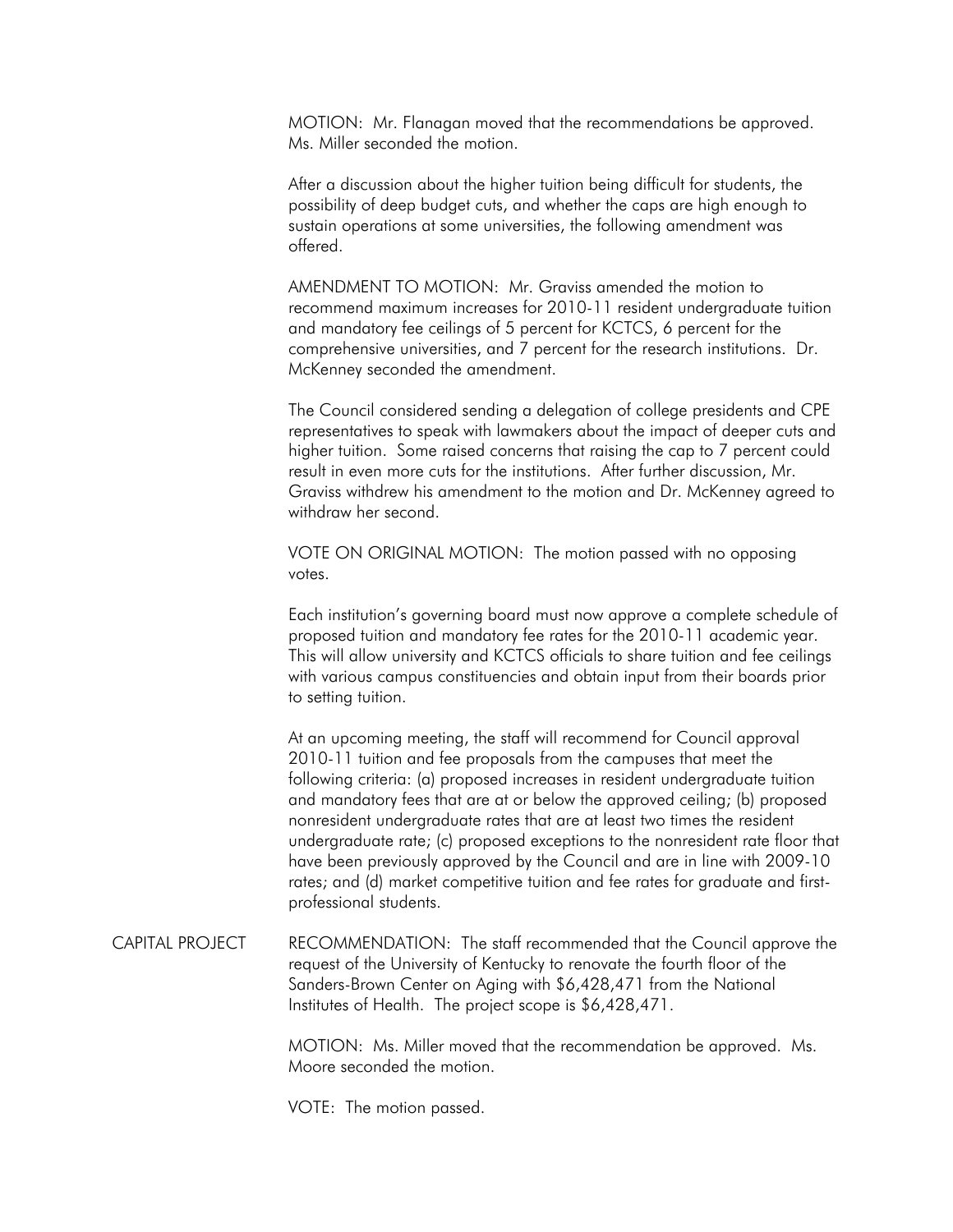| <b>STATEWIDE</b><br><b>DIVERSITY POLICY</b>                                  | RECOMMENDATION: The staff recommended that the Council revise its<br>February 2010 directive regarding the development of a statewide diversity<br>policy to make it clear that the Committee on Equal Opportunities is the<br>group being asked to develop the statewide diversity policy.                                                                                                                                                                                                                                                                                                                                                                                                                                                                          |
|------------------------------------------------------------------------------|----------------------------------------------------------------------------------------------------------------------------------------------------------------------------------------------------------------------------------------------------------------------------------------------------------------------------------------------------------------------------------------------------------------------------------------------------------------------------------------------------------------------------------------------------------------------------------------------------------------------------------------------------------------------------------------------------------------------------------------------------------------------|
|                                                                              | MOTION: Ms. Maclin moved that the recommendation be approved. Ms.<br>Osborne seconded the motion.                                                                                                                                                                                                                                                                                                                                                                                                                                                                                                                                                                                                                                                                    |
|                                                                              | VOTE: The motion passed.                                                                                                                                                                                                                                                                                                                                                                                                                                                                                                                                                                                                                                                                                                                                             |
| <b>KENTUCKY VIRTUAL</b><br><b>LIBRARY STRATEGIC</b><br><b>PLAN</b>           | RECOMMENDATION: The Virtual Library Advisory Committee<br>recommended that the Council accept the Kentucky Virtual Library Strategic<br>Plan for 2010-2013.                                                                                                                                                                                                                                                                                                                                                                                                                                                                                                                                                                                                          |
|                                                                              | Enid Wohlstein, director of the Kentucky Virtual Library, provided information<br>about the services provided by KYVL and the strategic planning process.                                                                                                                                                                                                                                                                                                                                                                                                                                                                                                                                                                                                            |
|                                                                              | MOTION: Ms. Miller moved that the recommendation be approved. Mr.<br>Flanagan seconded the motion.                                                                                                                                                                                                                                                                                                                                                                                                                                                                                                                                                                                                                                                                   |
|                                                                              | VOTE: The motion passed.                                                                                                                                                                                                                                                                                                                                                                                                                                                                                                                                                                                                                                                                                                                                             |
| 2010 LEGISLATIVE<br>SESSION                                                  | A summary was distributed listing the actions passed by the 2010 Kentucky<br>General Assembly related to postsecondary and adult education. A<br>significant piece of legislation was House Bill 160 related to transfer.                                                                                                                                                                                                                                                                                                                                                                                                                                                                                                                                            |
| <b>COMMISSIONER OF</b><br><b>EDUCATION REPORT</b>                            | A written report from the Commissioner of Education was distributed for<br>information.                                                                                                                                                                                                                                                                                                                                                                                                                                                                                                                                                                                                                                                                              |
| SB 1 UNIFIED<br>STRATEGIC PLAN<br>FOR COLLEGE AND<br><b>CAREER READINESS</b> | The passage of Senate Bill 1 in 2009 led to the implementation of several<br>education initiatives impacting college readiness and degree completion in<br>Kentucky. Included in these initiatives was a mandate for the Council, the<br>Kentucky Board of Education, and the Kentucky Department of Education to<br>develop a unified strategy to reduce college remediation rates of recent high<br>school graduates by at least 50 percent by 2014 from the rates in 2010, and<br>to increase the college completion rates of students enrolled in one or more<br>remedial classes by 3 percent annually from 2009 to 2014. CPE and KDE<br>have partnered to develop a unified strategy, and this information was<br>provided to the CPE members for information. |
| LICENSURE AND<br><b>ACCREDITATION</b><br><b>UPDATE</b>                       | Information was provided to the Council as follow up to two questions posed<br>at the September 2009 meeting regarding licensure and accreditation: (1)<br>Should CPE assume authority for licensing all for-profit institutions? and (2)<br>Should all institutions licensed in Kentucky be accredited by the Southern<br>Association of Colleges and Schools or under a process that mirrors SACS<br>accreditation?                                                                                                                                                                                                                                                                                                                                                |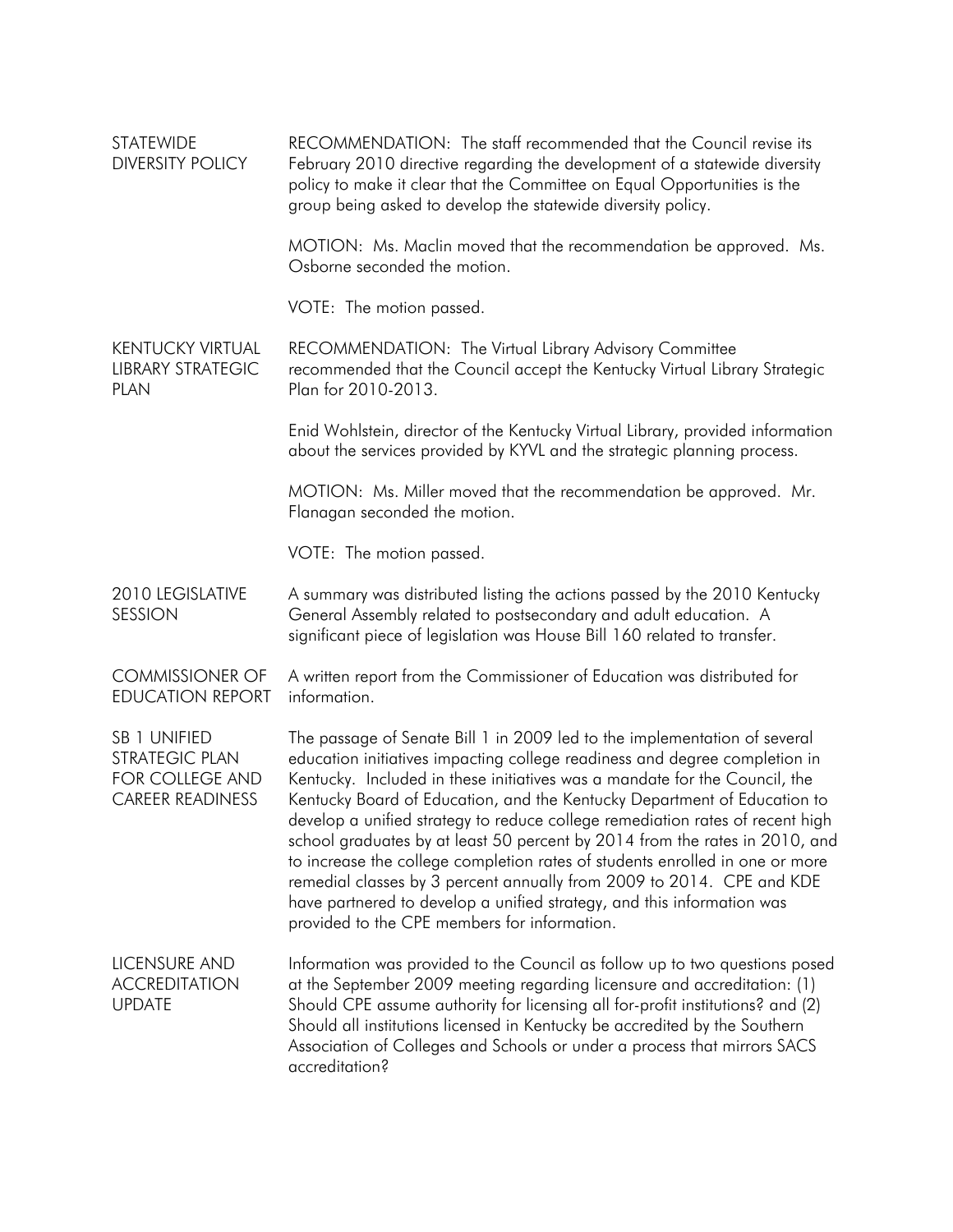The staff has looked into this and has determined that: (1) requirements for licensure by CPE and the Proprietary Board are similar, and there are only three of 127 institutions that the Proprietary Board licenses that are receiving state financial aid (less than 1 percent of the total CAP awarded); and (2) criteria for CPE licensure and for SACS accreditation are similar, and sufficient reviews of institutions can be done by CPE under existing law. The staff recommended that CPE take no further action regarding this (i.e., do not change the law regarding licensure authority of CPE and the Proprietary Board and do not create a new law requiring SACS-like reviews of all institutions). President King said that several months ago the Council approved changes to the administrative regulation that identifies the processes surrounding the licensing of private institutions. The formal review process has been completed and the revised regulation is now in effect. At the last stage of the review process, a minor technical change was made, which created an inconsistency in the regulation regarding out-of-state institutions. An amendment will be filed in May to correct the problem. Because the change restores the regulation back to the original language the Council approved, it was not resubmitted for Council approval. 2011-15 STRATEGIC AGENDA DEVELOPMENT Lisa Osborne, chair of the Strategic Agenda Work Group, reported that the group has met several times and has made good progress on developing areas of policy focus for the planning work moving forward. The group has worked on mission, vision, and values, and has solicited the help and advice of the institutional advisory committee in this process. The work group has formed four focus area subgroups which will be chaired by the members of the Council, staffed by Council staff, and comprised of experts in the various areas from K12, the colleges and universities, adult education, and various other state agencies and partner organizations. The groups are charged with reviewing relevant data and best practices and proposing objectives and strategies that can be executed at the state level in these areas – college readiness, student success, research and economic competitiveness, and efficiency and innovation. Draft reports will be shared with the full work group in mid-July with final reports due in August. A draft strategic agenda will be shared with the full Council in the early fall, with a final report ready for adoption by the end of the calendar year. 2008-09 **ACCOUNTABILITY** REPORT The Council staff has completed the 2008-09 accountability report which annually reviews progress toward the achievement of key performance goals as well as initiatives underway at the statewide level to promote improvement. This is the last year the report will reflect the 2005-10 Public Agenda, which was organized around the Five Questions of reform. The Council is currently developing a new strategic agenda and more informative performance measures for 2011-15.

## TRANSFER UPDATE Due to the length of the meeting, the transfer update will be presented at the May CPE meeting.